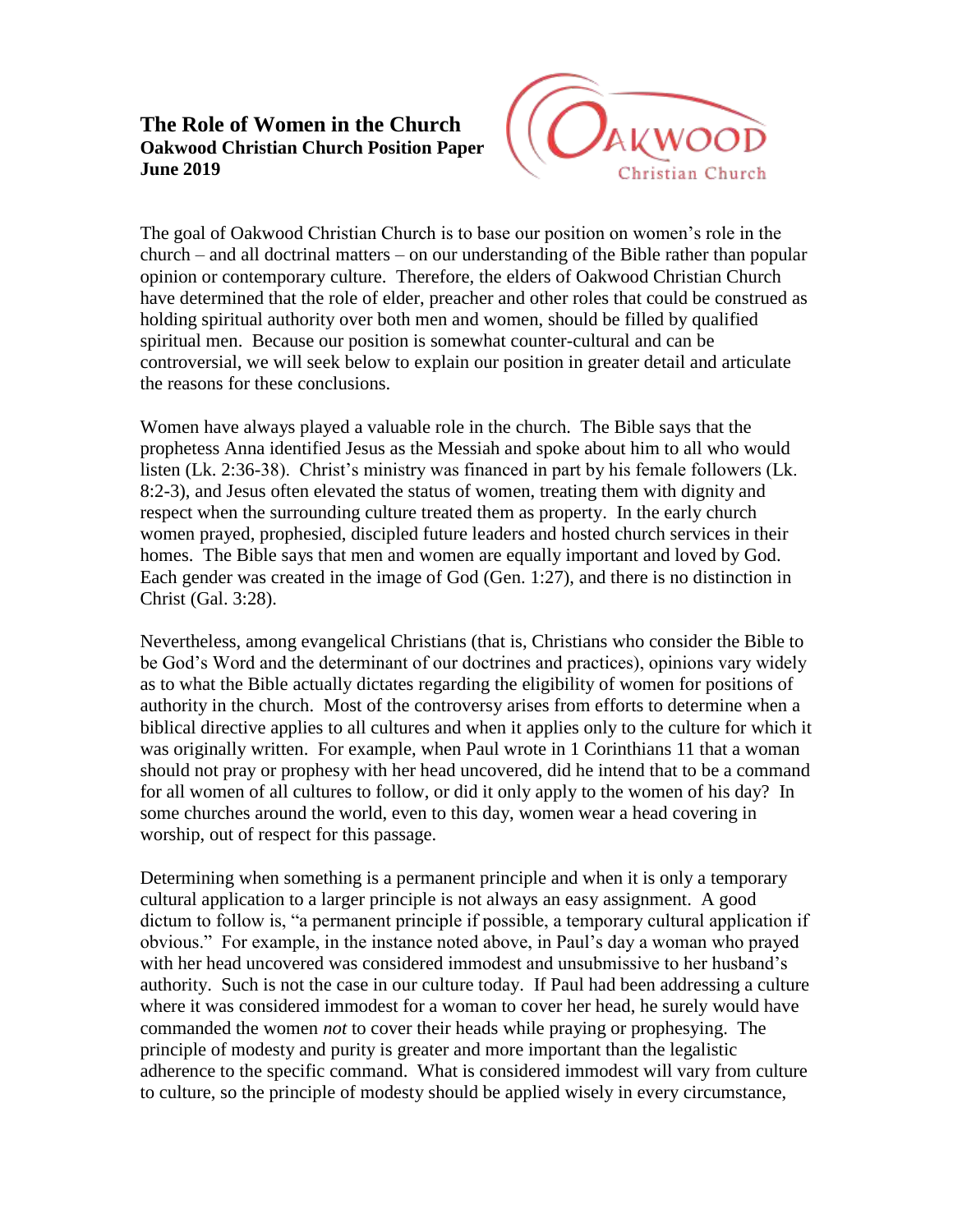but the application will not always be the same. Therefore, women in our church are not required to cover their heads during the worship services, but they are encouraged to dress modestly.

A more difficult Scripture to interpret is Paul's directive in 1 Timothy 2:12, "I do not permit a woman to teach or to have authority over a man; she must be silent." Was that a temporary command because of the cultural understanding about women of the day, or was there a timeless principle involved? And if there is a timeless principle, what exactly is it? Does this mean that no woman should ever have any authority of any type over a man and must never speak in a man's presence? That legalistic application doesn't seem likely to be God's intention in light of Paul's words in 1 Corinthians where women are praying and prophesying, and other New Testament Scriptures where women are serving, hosting churches in their homes, and even teaching (Ac. 16:15; 18:26; 21:9; 1 Cor. 11:5; Rom. 16:1). However, Paul's explanation in 1 Timothy 2:13 and following goes beyond culture to the very makeup of males and females, and Paul hints that the marital relationship is a factor in his directive. So there seems to be more than just culture at stake. There is an overriding principle – primarily male headship in the home – that is driving Paul's specific directives.

Therefore, it is the stance of Oakwood Christian Church that though the cultural applications may change slightly, there is a principle in the New Testament that men are to be the leaders of the church. The role of elder or pastor is described as being a male role, and there is no example of a female pastor in Scripture. Though we may not fully understand why the Bible directs the leaders to be male, we can speculate: Imagine the confusion that could arise if a husband is called by Scripture to be the spiritual leader in his home (Eph. 5:22; Col. 3:18), but his wife is also his pastor. The lines of authority would be muddied, and disorder could result.

Hence, the leaders of Oakwood Christian Church have decided that the office of elder and the preaching staff and the primary teachers of our Sunday School classes (because those leaders play a significant pastoral role in our church) will be filled by adult males who have the spiritual qualifications necessary to lead the church. Roles like committee chairpersons, choir directors, directors of ministry teams, and others, are open to qualified men and women. In our worship services, women are encouraged to pray, sing, share testimonies and speak occasionally from the pulpit. It is our conviction that the overriding principle of 1 Timothy 2:12, one of male headship in positions of spiritual authority, is not violated by the testimony, prayer, song, speech, or encouragement from a female in our worship setting.

For reasons we may not fully comprehend, reasons that according to Scripture are rooted in our very "maleness" and "femaleness," the Bible commands wives to submit to their husbands, and therefore, directs that the elders be men. But it should be noted that the Bible does not command women to be submissive to men in general or prohibit them from holding government office or otherwise being in positions of authority. Asking wives to submit to their husbands should not insinuate that wives are less valued than their husbands or less capable of leadership. Jesus, who submitted himself to God